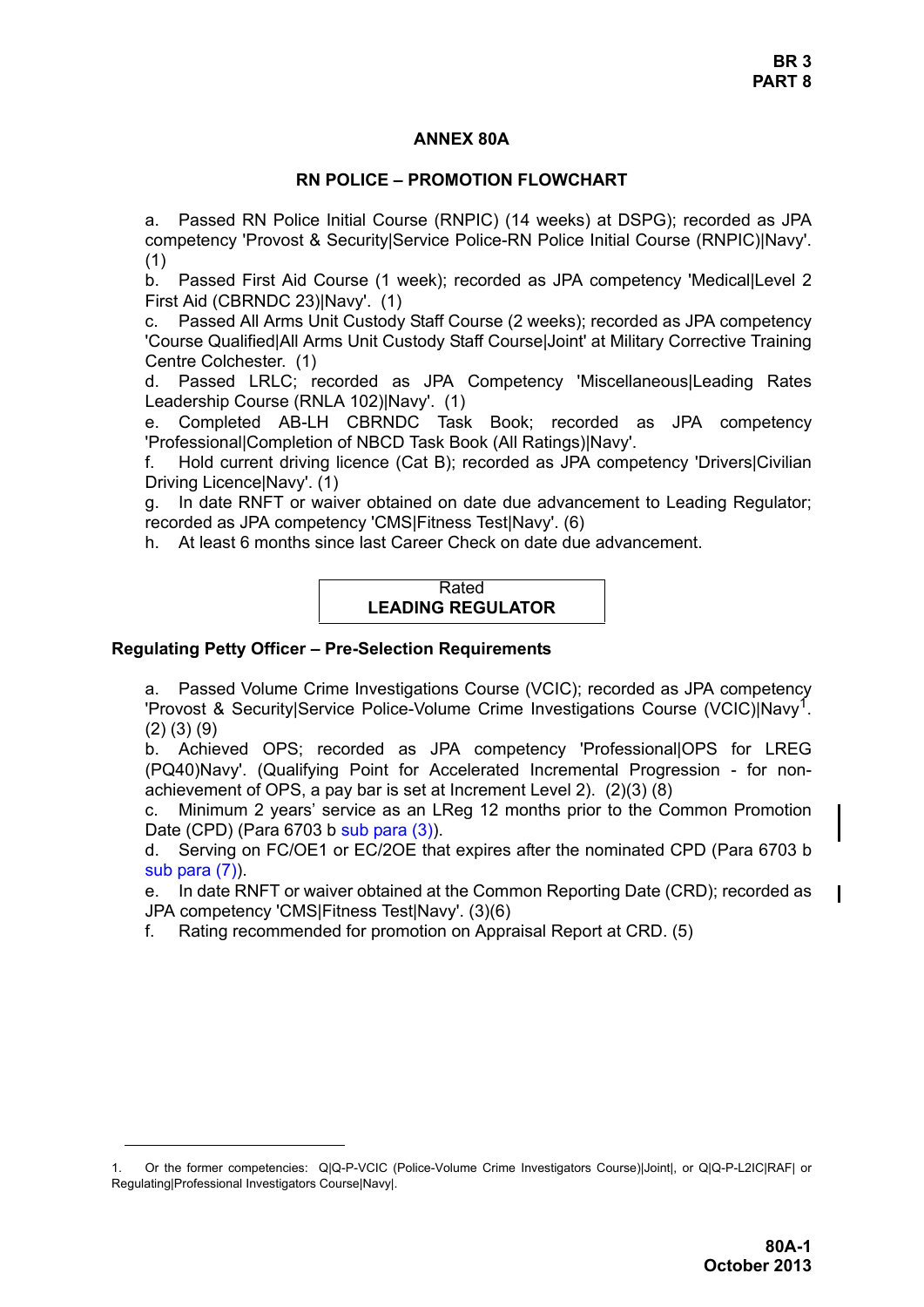# **Regulating Petty Officer – Pre-Promotion Requirements**

g. Passed Annual OPS Check or waiver obtained within 12 months of achieving OPS on first occasion (may be achieved before 12 months) or within 12 months of last Annual OPS Check at CPD; recorded as JPA competency 'CMS|Annual OPS Check LH|Navy'. (3) (Annex 80B)

h. Completed 12 months sea service on a seagoing ship as a LReg at CRD; recorded as JPA competency 'CMS|12 Months Sea Time LH|Navy'. (11) (Annex 80B)

i. Passed Serious Crime Investigations Course (SCIC) (9 weeks) at CPD; recorded as JPA competency 'Provost & Security|Service Police-Serious Crime Investigations Course (SCIC)|Navy'2. (Qualifying Point for Accelerated Incremental Progression). (7) (8) (10)

j. Passed Senior Rates Leadership Course (SRLC) at CPD; recorded as JPA competency 'Miscellaneous|Senior Rates Leadership Course (RNLA 103)|Navy'. (7)

k. In date RNFT or waiver obtained at CPD (or when eligible for promotion (if later)); recorded as JPA competency 'CMS|Fitness Test|Navy'. (6)

l. At least 6 months since last Career Check (if any) CPD or date due promotion (if later).

m. Achieved minimum Level 2 Functional Skills (or equivalent) in English and Mathematics and recorded on JPA with the appropriate competence. To be educationally qualified for promotion (EFP) in accordance with [Para 9640](#page-34-0) and the competence "Educational|RN/RM QEPO/Sgt|Navy|" recorded on JPA. (4)

## Promoted to **REGULATING PETTY OFFICER**

#### **Master At Arms – Pre-Selection Requirements**

a. Minimum of 3 years' experience as a RPO 12 months prior to the CPD (Para 6703 b sub para (3))

b. Serving on FC/OE1 or EC/2OE that expires after the nominated CPD (Para 6703 b sub para (7))

c. Recommended for promotion on Appraisal Report at CRD. (5)

d. In date RNFT or waiver obtained at CRD; recorded as JPA competency 'CMS|Fitness Test|Navy'. (6)

# **Master At Arms – Pre-Promotion Requirements**

e. In date RNFT or waiver obtained at CPD (or when eligible for promotion (if later)); recorded as JPA competency 'CMS|Fitness Test|Navy'. (6)

f. At least 6 months since last Career Check (if any) on CPD or date due promotion (if later).

g. Completed 12 months sea service on a seagoing ship as a RPO; recorded as JPA competency 'CMS|12 Months Sea Time PO|Navy' (11) (Annex 80B)

<sup>2.</sup> Or the former competencies: AGC|SIB L3I CSEQUAL| Army| or Q|Q-P-L3IC|RAF|.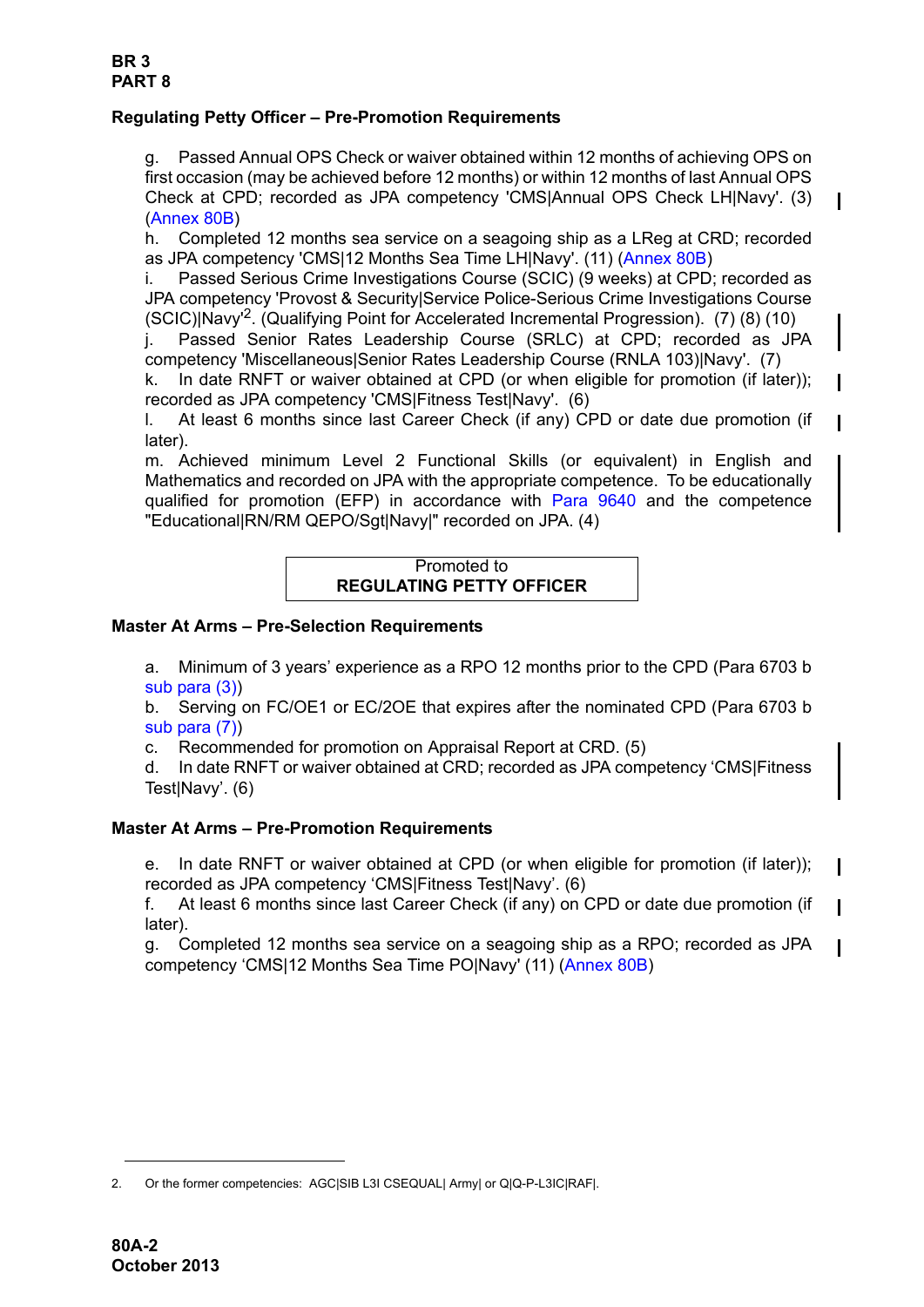# Promoted to **MASTER AT ARMS**

#### **Warrant Officer 1 – Pre-Selection Requirements**

a. Minimum of 3 years' experience as a MAA 12 months prior to the CPD.

b. To be EFP in accordance with Para 9642. Must have achieved minimum Level 2 Functional Skills (or equivalent) in English and Mathematics and the appropriate competence recorded on JPA. (4)

c. Serving on FC/OE1 or EC/2OE that expires after the nominated CPD (Para 6703 b sub para (7)).

d. Recommended for promotion on Appraisal Report at CRD. (5)

e. In date RNFT or waiver obtained at CRD; recorded as JPA competency 'CMS|Fitness Test|Navy'. (6)

## **Warrant Officer 1 – Pre-Promotion Requirements**

f. In date RNFT or waiver obtained at CPD (or when eligible for promotion (if later)); recorded as JPA competency 'CMS|Fitness Test|Navy'. (6)

g. At least 6 months since last Career Check (if any) on nominated CPD or date due promotion (if later).

h. Passed Serious Crime Investigations Course (SCIC) (9 weeks) at CPD; recorded as JPA competency 'Provost & Security|Service Police-Serious Crime Investigations Course (SCIC)|Navy'3. (10) (12)

i. Satisfy terms of Assignment Order issued by Promotion Authority.

Promoted to **WARRANT OFFICER 1 MASTER AT ARMS**

#### *Notes:*

*1. Ratings of all specialisations selected for transfer to the RNP will undergo a 14 week RNPIC at DSPG, 2 weeks All Arms Unit Custody Staff Course at Military Corrective Training Centre Colchester, 1 week First Aid Course followed by the LRLC (see Para 8010) where this has not been achieved beforehand. This, in turn, will be followed as necessary by driver training (Cat B Licence).* 

*2. All newly qualified LRegs will be assigned to a RNP Headquarters for a minimum period of 18 months for their first assignment to enable Task Book completion (which must be completed within 12 months). On successful completion, the LReg Task Book is to be forwarded to DSPG (FAO MAA at the Training Wing), to be kept on file. Additionally, during this first assignment, NPMs are to ensure that newly qualified LRegs are employed in the Enquiry Team, Discipline Office duties and where possible they should spend a period of attachment to the RNPSIB to enable them to gain experience prior to their first sea assignment. Furthermore, the 3 remaining units of the Royal Military Police Advanced Apprenticeship Scheme in Policing (C & G Diploma in Policing) must be completed within 16 months of completing the RNPIC.* 

<sup>3.</sup> Or the former competencies: AGC|SIB L3I CSEQUAL| Army| or Q|Q-P-L3IC|RAF|.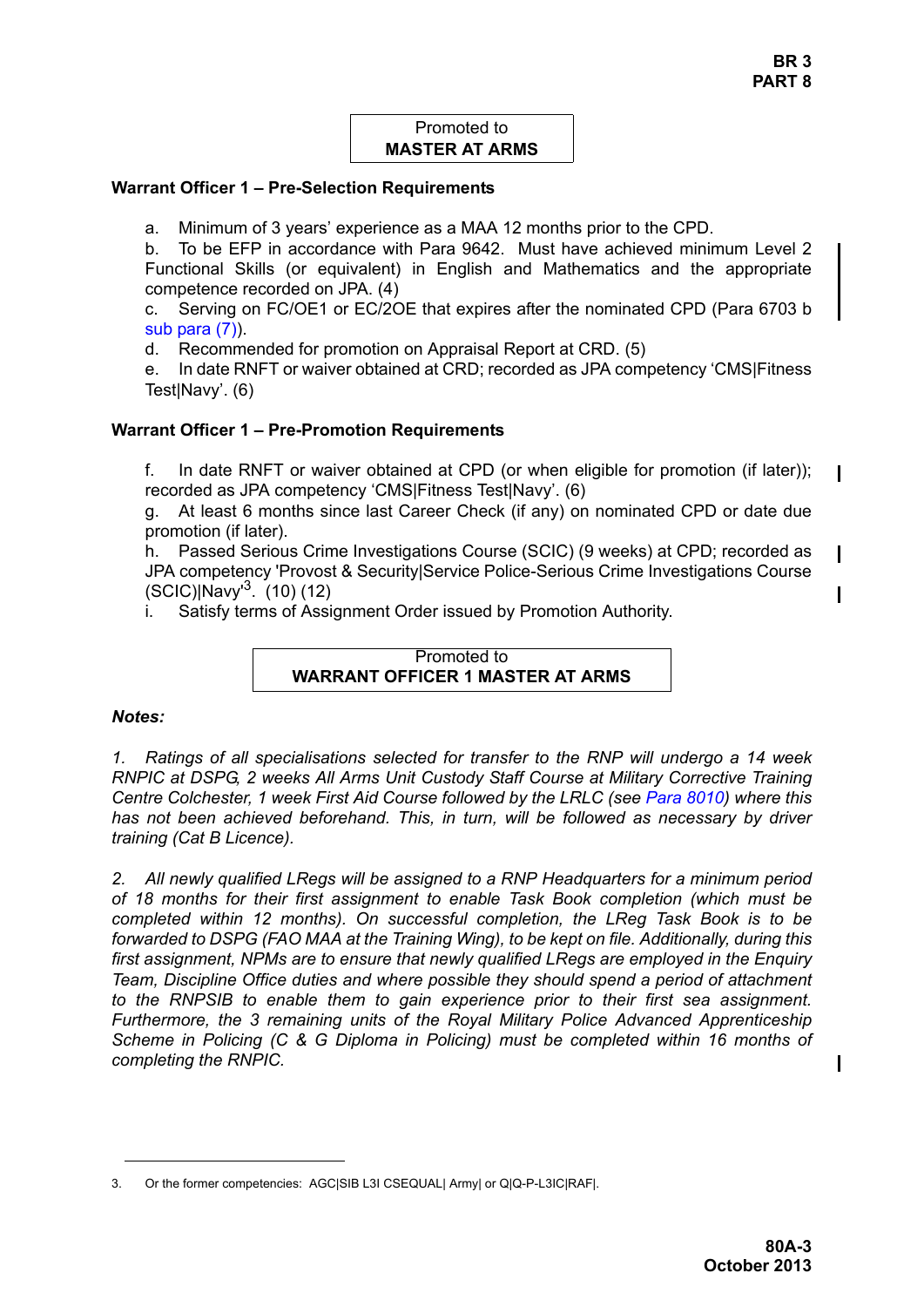## **BR 3 PART 8**

# *3. OPS Checks (See also Annex 80B)*

*a. Completion of the LRLC, LReg Task Book (no JPA competency) and the VCIC or the former L2IC/PIC defines the achievement of OPS; recorded as JPA competency 'Professional|OPS for LREG (PQ40)Navy'. (Qualifying Point for pay progression - for nonachievement of OPS, a pay bar is set at Increment Level 2). Thereafter, the continued maintenance of OPS (including RNFT and Personal Safety Training (PST)) is fundamental to all further development and advancement. In order to monitor individual maintenance of OPS, an annual OPS Check; recorded as JPA competency 'CMS|Annual OPS Check LH|Navy' must be achieved by LRegs irrespective of where they are serving. Within the RNP, OPS checks are to be achieved by continuous assessment by a Senior Rating of the RNP specialisation, or if unavailable, the XO or Line Manager. If the XO or Line Manager is unable to certify an LReg as being OPS for any reason advice/assistance is to be sought from the WO1 (MAA) (T&R), HQ PM(N).*

*b. The requirement to be 'in date' for an Annual OPS Check - recorded on JPA at the Common Reporting Date (CRD) as a prerequisite for presentation at Promotion Boards has ceased. However, there remains a requirement to be 'in date' for an Annual Ops Check which must also be recorded on JPA. Additionally, this competence must also be recorded on JPA by the CPD.*

*4. Education for Promotion. See Chapter 96 Section 6.*

*5. Recommendation. Awarded 'Exceptional', 'High' or 'Yes' recommendation for 'Promotion - 1 Rank Up' on SJAR by final RO. Where an otherwise fully eligible candidate has received an SJAR assessment of 'Insufficient Knowledge' at last report, presentation before the next Board will be determined by the Promotion Section using the previous report recommendation.* 

*6. RNFT (at CRD). Ratings are to be in date RNFT or in possession of either a permanent medical exemption as issued by a Naval Service Medical Board of Survey (NSMBOS) or temporary exemption (as issued by the Commanding Officer) on the appropriate CRD. See Para 6720.*

*7. Failure to complete Professional and/or Leadership Course. Refer to Para 6716 for rules on the impact on a rating's promotion if he/she fails to complete PQC and/or LRLC/SRLC before CPD or by nominated CPD+12 months as a result of service reasons, non-service reasons (outwith control) or non-service reasons (within control).* 

*8. Accelerated Incremental Progression (AIP) points. In order to reward achievement, AIP will be awarded for achievement of OPS as a LReg and on successful completion of the SCIC (JSP 754 Chapter 3, Section 6 refers). For non achievement of OPS, a pay bar is set at Level 2 for Incremental Progression. (JSP 754 Chapter 3, Section 4 refers).*

*9. Volume Crime Investigations Course (VCIC). The VCIC is a 5 week course at DSPG, which must be completed 15 - 24 months following the RNPIC. Loading to the VCIC is the responsibility of CNPers NPT(X). The VCIC is mandatory and is a pre-requisite for a LReg joining a ship, Op Tour, LFS or expected to conduct volume crime investigations. A minimum period of 3 months study is required by candidates prior to commencement of course. An Entrance Examination will take place on the first day of the course; a failure will necessitate a resit on day 3 and a further failure will result in removal from course. In this instance, candidates are to return to DSPG for course after a further minimum period of 3 months study.*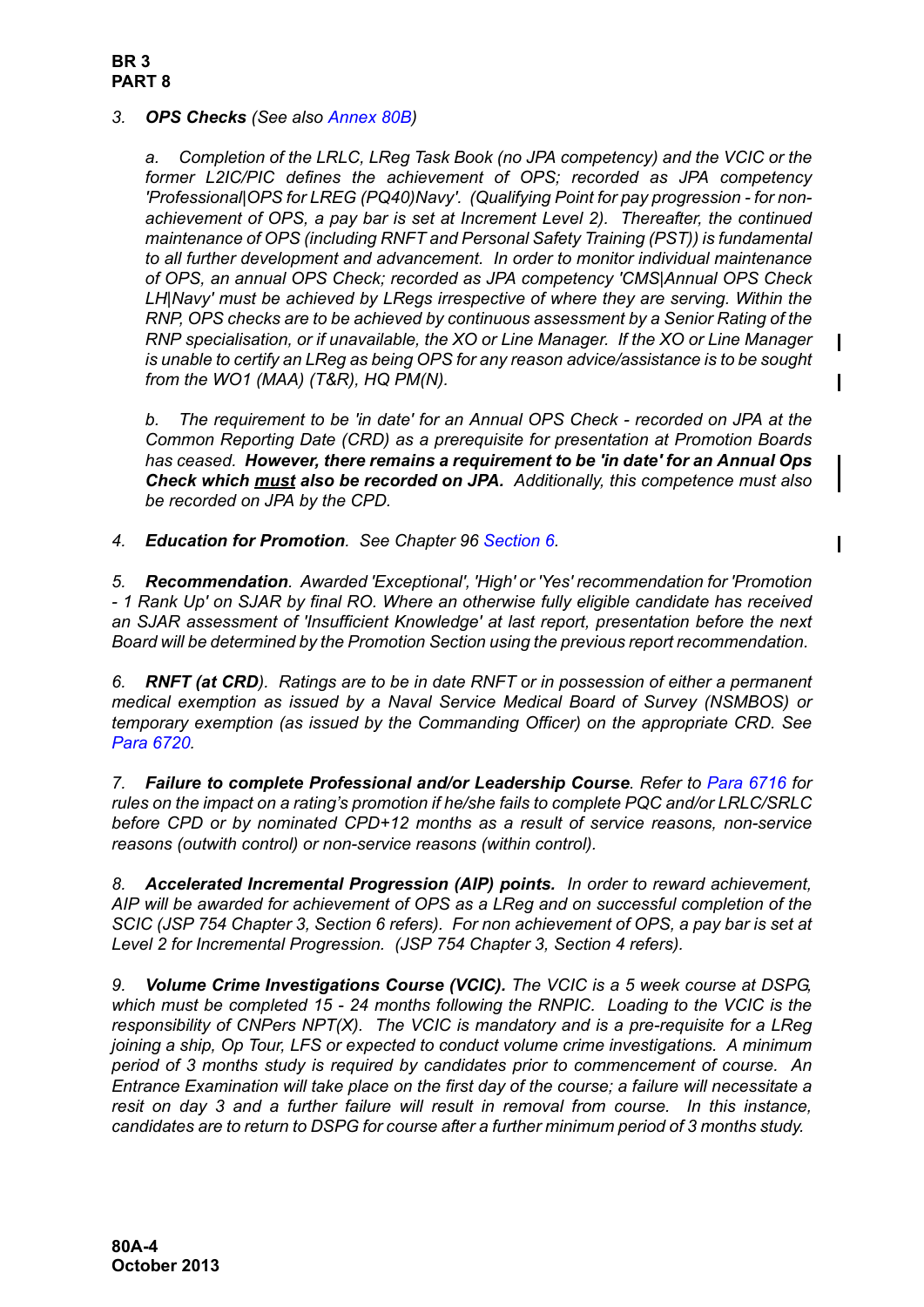**BR 3 PART 8**

#### *10. Serious Crime Investigations Course (SCIC).*

*a. The SCIC is a 9 week course at DSPG. The SCIC is for personnel who have been selected for RPO. However, exceptionally LRegs may attend the SCIC at the discretion of the WO1(MAA) (T & R) HQ PM(N). Loading to the SCIC is the responsibility of CNPers NPT(X) in consultation with the WO1(MAA) (T & R), HQ PM(N). The SCIC consists of 4 modules and candidates must pass an entrance examination (module 1) for acceptance on the course. Prior to the entrance examination, candidates require a minimum period of 3 months self study. Line Managers should mentor and monitor candidates progress during their preparation for the entrance examination. Any concerns should be raised with WO1(MAA) (T & R). Candidates are strongly encouraged to commence study immediately following selection to RPO.* 

*b. SCIC entrance examinations take place 1 month prior to the commencement of course at nominated locations/education centres by the candidates. Examination failure will result in a re-sit 1 week later. A candidate, having failed the re-sit examination, will be allowed a further 2 month period of study before sitting a second entrance examination and, if necessary, re-sit examination 1 week later. If a candidate, having taken 2 entrance examinations (including 2 re-sits) is unsuccessful, he/she will be deselected from the promotion signal and the full penalties applied (see Para 6912 a sub para (1)). Results of the entrance examination will be disseminated via the WO1(MAA) (T & R). Candidates having passed the entrance examination will be loaded to the SCIC.*

*c. SCIC Residential Phase. The Residential Phase consists of modules 2-4; knowledge assessment for modules 2-3 is conducted by written examinations and Module 4 (Environmental Phase) consists of practical testing/assessments.*

*d. SCIC Failure Procedure. Should a student fail a module written examination, 2 days later they will re-sit the examination. If the student fails the re-sit examination, he/she will fail that module. If the student subsequently fails another module examination (including re-sit examination), the SO1 of the Training Wing (DSPG) will remove the student from training. In this event the student should not return for the SCIC before completing a minimum period of 2 months self study. The student is not required to re-sit the DLP entrance examination. Additionally, the procedures at Para 6912 sub para c should be followed. When a student returns to the SCIC, any further failure of a module written examination (including re-sit examination) automatically results in removal from course, de-selection from the promotion signal and the full penalties applied (see Para 6912 a sub para (1)).*

*e. If a student fails either modules 2, 3 or 4 and is then successful in all other modules, the student will be required to return to DSPG after a minimum period of 2 months to resit the failed module and then complete and pass the Environmental Phase (module 4). Knowledge assessment for module 4 is conducted by examining student's practical skills in a criterion-reference format by the course instructors on a standardised form. Failure of this module will result in the penalties above.*

# *11. Sea Service (See also Annex 80B).*

*a. For the purpose of promotion for RNP personnel, sea service is only counted if achieved at sea. A minimum period of 12 months' sea service is required for a LReg to be eligible for selection to RPO. LRegs and RPOs require a minimum of 12 months sea service to be eligible for promotion to RPO and MAA respectively. A MAA can expect to serve on a seagoing ship for 24 months, an RPO for 24 months and a LReg for 24 months.*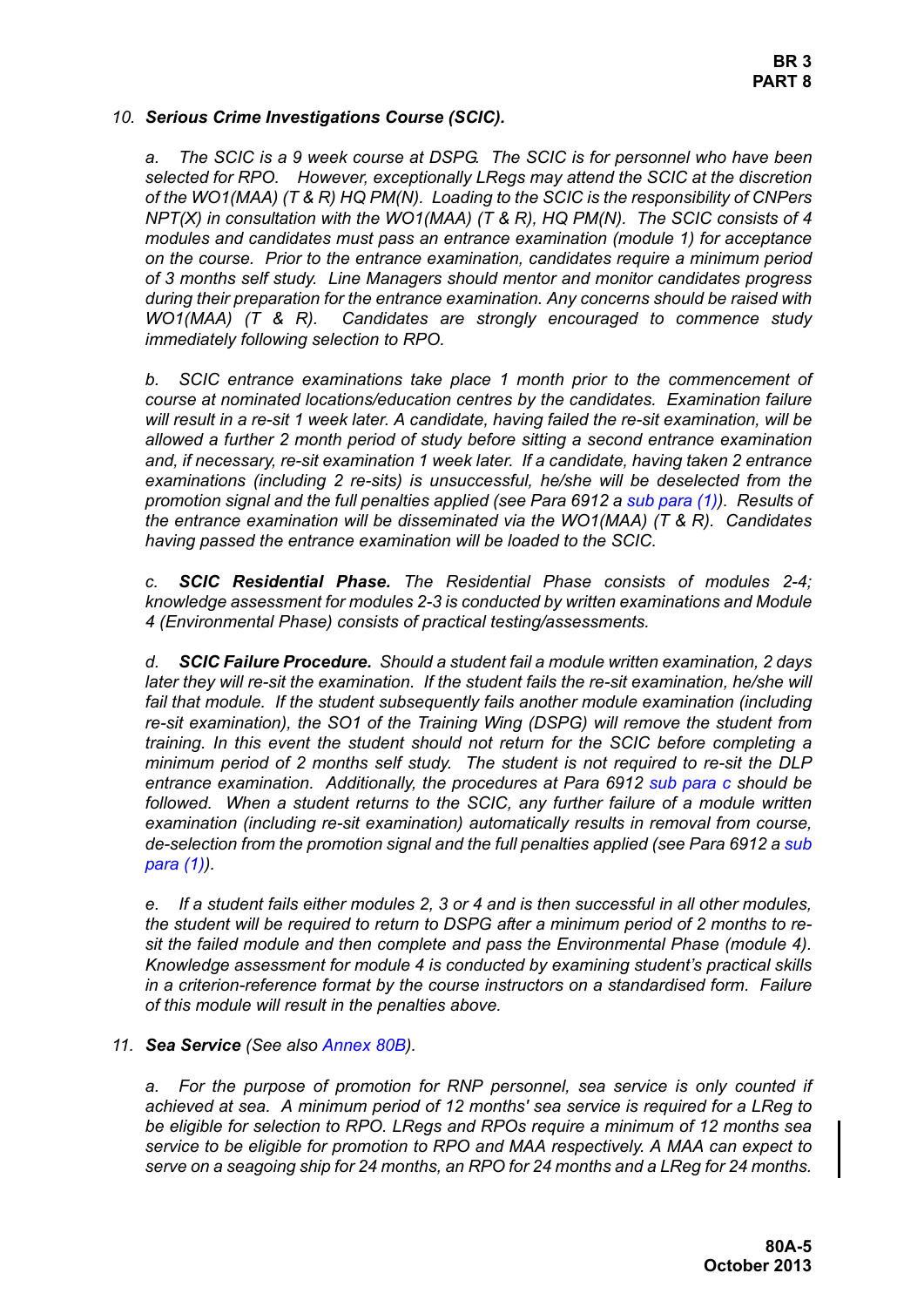*b. The requirement to have the sea service competency recorded on JPA at the CRD as a prerequisite for presentation at Promotion Boards has ceased. However, if a RPO or LReg is selected for promotion, their sea service competency must be recorded on JPA prior to the CPD.*

*12. There is a requirement for all personnel selected to WO1(MAA) to have completed the SCIC or the former L3IC before being able to fulfil the roles and responsibility in any RNP Specialisation specific WO1(MAA) position. Failure to successfully complete the SCIC by CPD+12 months will result in de-selection from the promotion signal iaw Para 6912 a sub para*  $(1)$ 

*13. Personnel are reminded that it is an individual rating's responsibility to ensure that JPA correctly reflects all the competencies they have achieved at their CRD and/or CPD. Individuals are advised to check the flow chart above to ascertain those required for preselection and subsequent promotion or to contact the relevant section within the Ratings' Promotion Section for advice. Individuals may not be presented to promotion boards if JPA records do not correctly reflect achievement of these competencies. Although the onus is placed on individuals to check their JPA records, this does not absolve Divisional Officers from their responsibilities in accordance with Para 2120.*

# *14. Personal Safety Training (PST)*

*a. Any member of the RNP engaged in police duties where the use of Personal Safety Equipment (PSE) is likely must be qualified and in date for the use of Service issue Batons and Handcuffs. This legal requirement is achieved through attendance on the basic Personal Safety Training (PST) course, completion of which ensures compliance with Home Office standards and the overarching guidelines issued by DSPG Association of Chief Police Officers (ACPO) Personal Safety Manual 2013. The PST qualification is valid for a 12 month period from completion of the basic course, following which continuation training must be conducted on an annual basis thereafter. This is an enduring commitment to which relevant RNP staffs and their respective line managers have a mandatory requirement to adhere to.* 

*b. General Users. RNP personnel who have completed the basic PST course must complete a minimum of 12 hours continuation training per year in order to maintain the PST competency; this can be achieved locally through the use of PST Unit Instructors (PST UI) and where possible should be evenly spread throughout the year in order to avoid last minute 'bulk' training before the qualifying period expires. Conversely, RNP staffs about to deploy overseas should ensure that they receive sufficient training to keep them in date for the duration of the deployment.*

*c. PST Unit Instructors. PST UI must have successfully completed the 10 day trainer's course at DSPG, be in date for the annual PST UI refresher training and be qualified Level 2 First Aid. They are pivotal to the delivery of continuation training at the local level and should aim to conduct training sessions on a monthly basis with advance warning promulgated on unit daily orders or other available means, such as MOSS announcements, group e-mails or divisional briefings. The training itself should be conducted with a ratio of no less than one PST UI for every eight students and a unit record/database of RNP staffs attending the training should be maintained. It is the responsibility of NPMs via their PST UI to ensure that all RNP within their AOR receive regular continuation training to maintain this competency.*